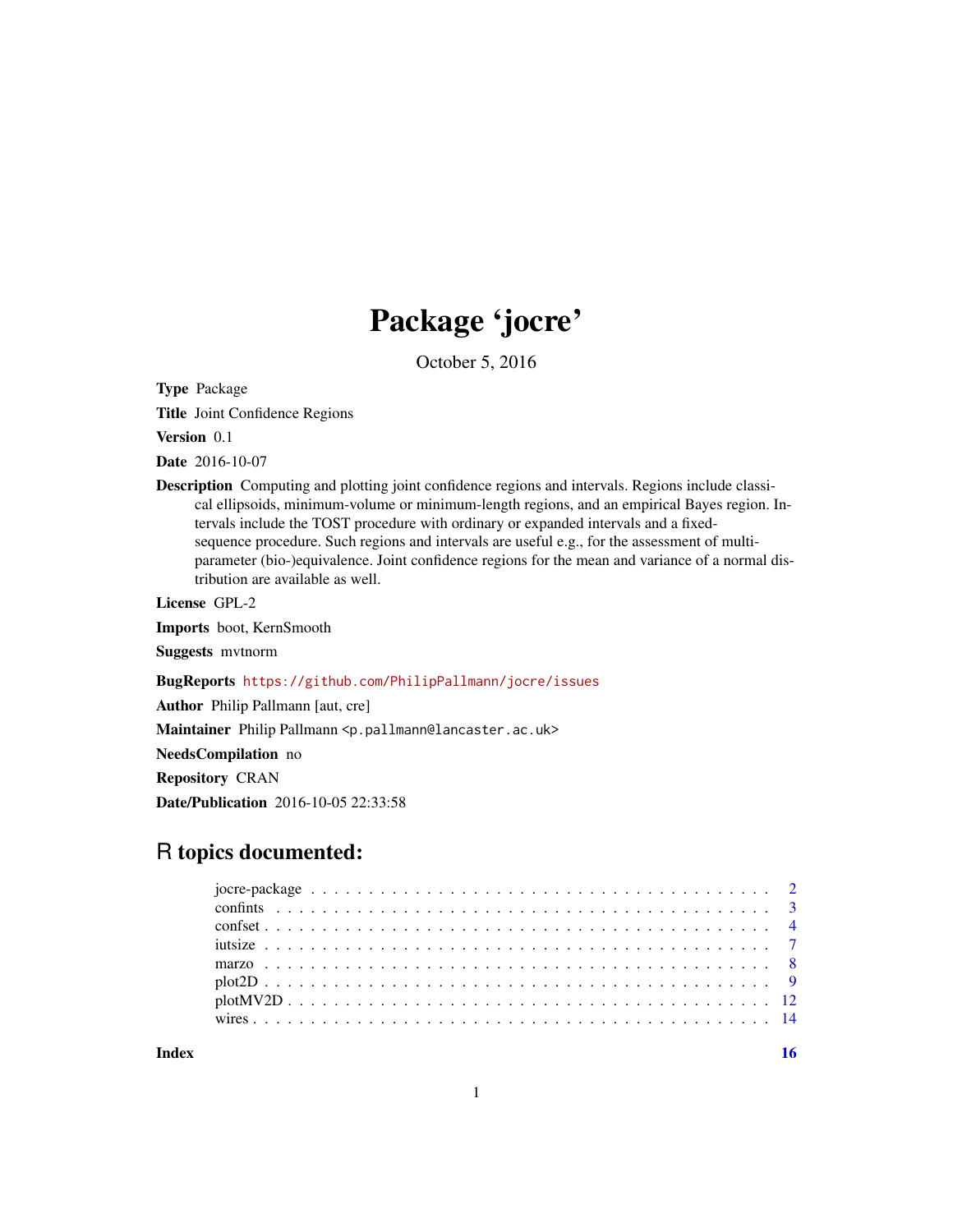<span id="page-1-0"></span>

#### Description

This package provides functions for computing and plotting joint confidence regions as well as (simultaneous) confidence intervals, with a focus on multivariate normal parameter vectors and parameters of the normal distribution i.e., mean and variance.

#### Details

| Package: | jocre      |
|----------|------------|
| Type:    | Package    |
| Version: | 0.1        |
| Date:    | 2016-09-27 |
| License: | $GPI - 2$  |

plot2D generates plots of joint confidence regions or (simultaneous) confidence intervals in two dimensions and allows for fine tuning e.g., shading of an equivalence region. The confidence region's boundaries can be found with confset, whereas confints computes (simultaneous) confidence intervals.

plotMV2D produces graphics of joint confidence regions for the mean and variance (or standard deviation) of a normal distribution.

Insights into the conservativeness of the two one-sided test procedure can be obtained with iutsize.  $CIGE$  ...

#### Author(s)

Philip Pallmann (<p.pallmann@lancaster.ac.uk>)

#### References

Philip Pallmann (2016) Joint confidence regions with the R package jocre. In preparation.

#### Examples

```
data("marzo")
#plot2D()
data("wires")
#plotMV2D()
```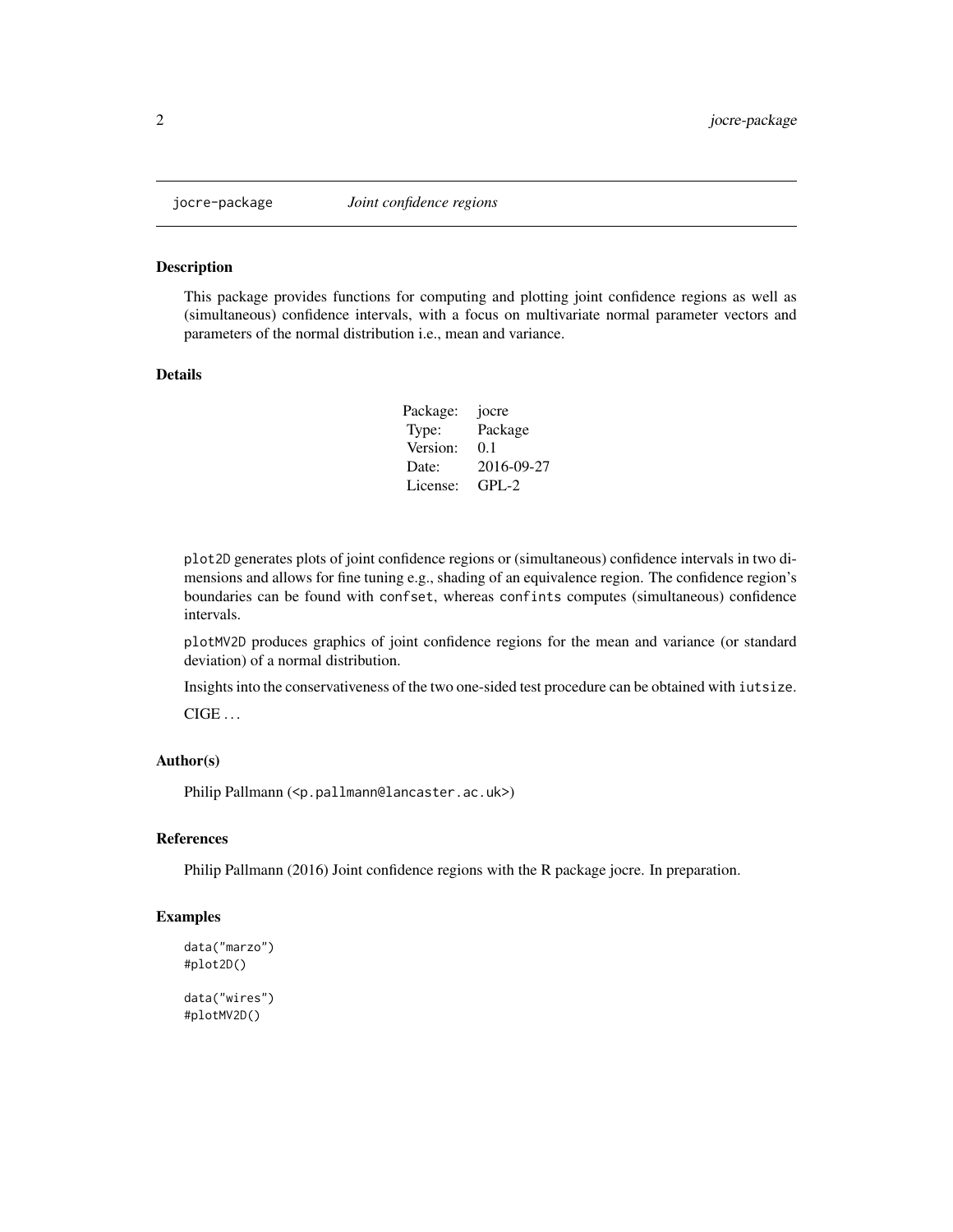<span id="page-2-1"></span><span id="page-2-0"></span>

#### Description

Computes boundaries of (simultaneous) confidence intervals around multivariate normal means using different methods.

#### Usage

confints(dat, method, alpha=0.1, steps=100)

#### Arguments

| dat    | A matrix or data.frame with independent units in rows and multivariate out-<br>comes in columns. |
|--------|--------------------------------------------------------------------------------------------------|
| method | A character string specifying the method to be used. See details for available<br>methods.       |
| alpha  | A numeric value giving the type I error level to be controlled. Default is $\theta$ . 1.         |
| steps  | An integer setting the initial number of steps for the search algorithm.                         |

#### Details

Available methods are: expanded for the two one-sided test (TOST) procedure (Schuirmann 1987) using the expanded intervals described e.g., in Bofinger (1992) and Hsu et al. (1994); fixseq for the fixed sequence intervals described in Maurer et al (1995) and Hsu & Berger (1999); tost for the two one-sided test (TOST) intervals described in Schuirmann (1987).

#### Value

A matrix of parameter estimates and confidence bounds.

#### Note

Warning: please use with care! Some of the functionality has not yet been thoroughly tested.

#### Author(s)

Philip Pallmann (<p.pallmann@lancaster.ac.uk>)

#### References

Eve Bofinger (1992) Expanded confidence intervals, one-sided tests, and equivalence testing. Journal of Biopharmaceutical Statistics, 2(2), 181–188.

Jason C. Hsu & Roger L. Berger (1999) Stepwise confidence intervals without multiplicity adjustment for dose-response and toxicity studies. Journal of the American Statistical Association, 94(446), 468–482.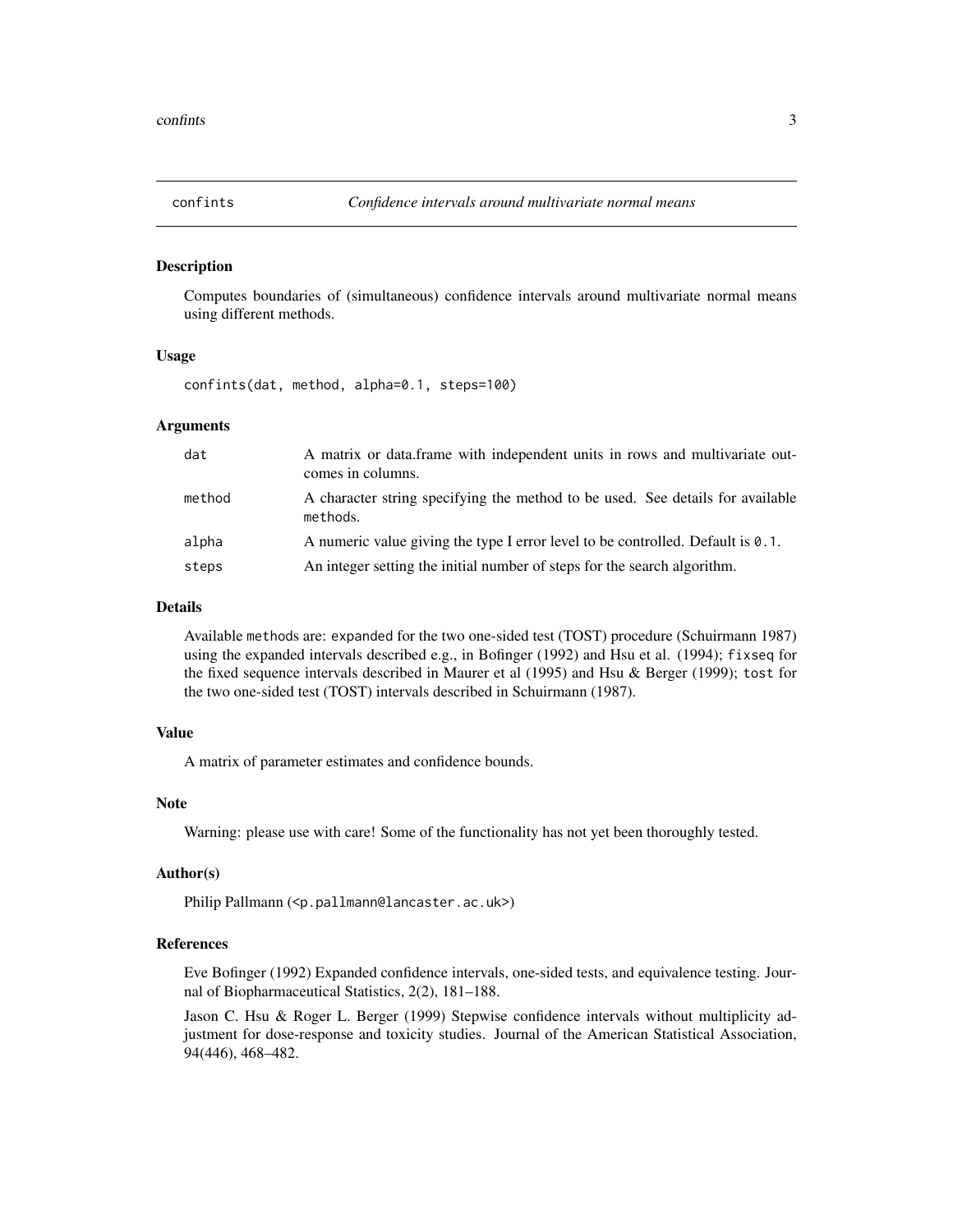<span id="page-3-0"></span>Jason C. Hsu, J. T. Gene Hwang, Hung-Kung Liu, Stephen J. Ruberg (1994) Confidence intervals associated with tests for bioequivalence. Biometrika, 81(1), 103–114.

Willi Maurer, Ludwig A. Hothorn, Walter Lehmacher (1995) Multiple comparisons in drug clinical trials and preclinical assays: a priori ordered hypotheses. In: Joachim Vollmar (editor), Biometrie in der Chemisch-Pharmazeutischen Industrie, vol. 6, pp. 3–18. Fischer-Verlag, Stuttgart, Germany.

Philip Pallmann & Thomas Jaki (2016) Simultaneous confidence regions and intervals for multivariate bioequivalence. Submitted to Statistics in Medicine.

Donald J. Schuirmann (1987) A comparison of the two one-sided tests procedure and the power approach for assessing the equivalence of average bioavailability. Journal of Pharmacokinetics and Biopharmaceutics, 15(6), 657–680.

#### See Also

[plot2D](#page-8-1) for plots.

#### Examples

```
## Not run:
# Generate trivariate normal data
mydata <- mvtnorm::rmvnorm(n=50, mean=rep(0.1, 3), sigma=diag(3) * 0.05)
colnames(mydata) <- LETTERS[1:3]
# Compute 90
confints(dat=mydata, method="tost", alpha=0.1)
confints(dat=mydata, method="expanded", alpha=0.1)
confints(dat=mydata, method="fixseq", alpha=0.1)
## End(Not run)
```
<span id="page-3-1"></span>confset *Confidence regions around multivariate normal means*

#### Description

Computes boundaries of (simultaneous) confidence regions around multivariate normal means using different methods, and projects the boundaries onto the axes.

#### Usage

```
confset(dat, method, alpha=0.1, steps=100, TsengBrownA=1, TsengBrownB=1)
```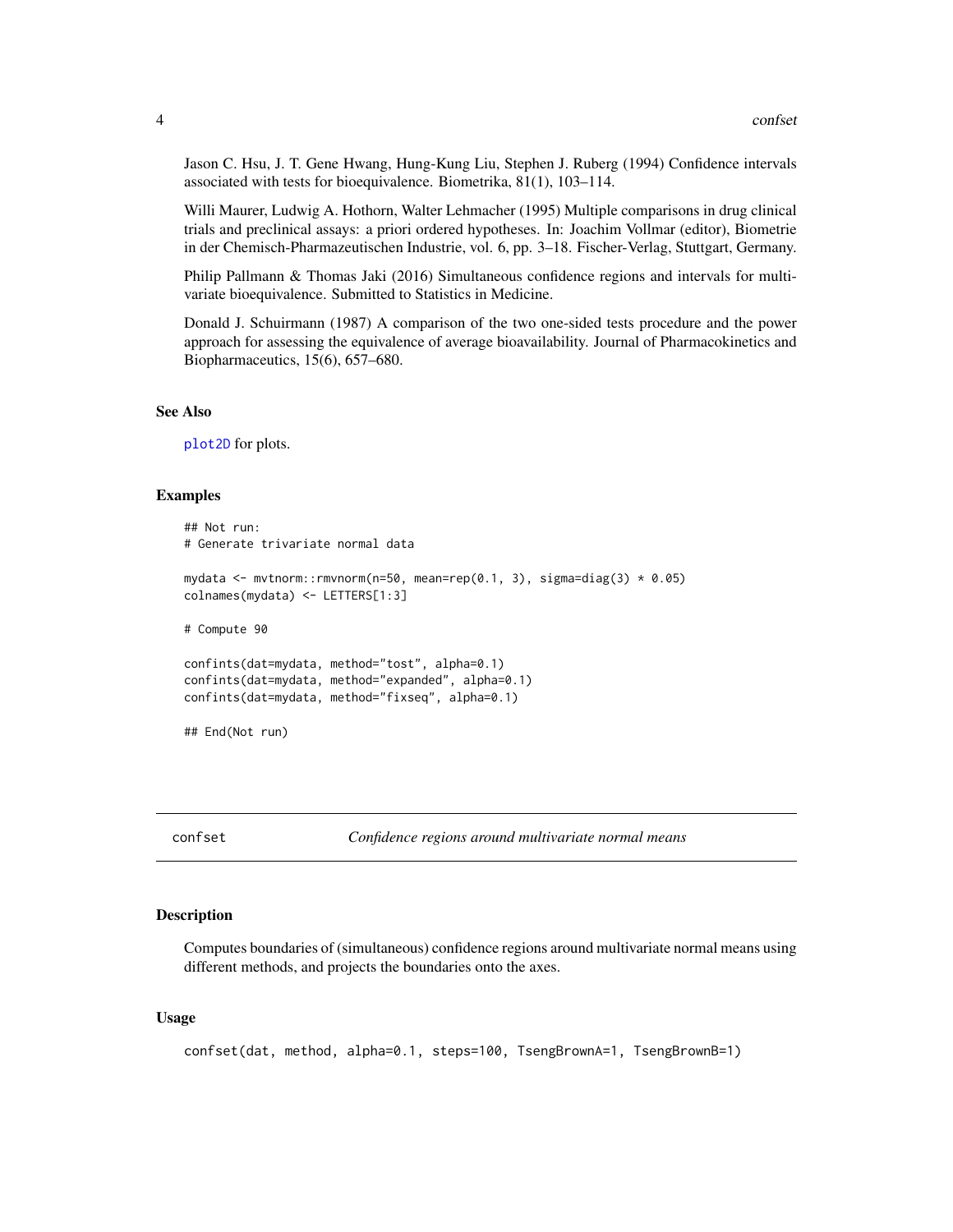#### confset 5

#### Arguments

| dat         | A matrix or data frame with independent units in rows and multivariate out-<br>comes in columns.            |
|-------------|-------------------------------------------------------------------------------------------------------------|
| method      | A character string specifying the method to be used. See details for available<br>methods.                  |
| alpha       | A numeric value giving the type I error level to be controlled. Default is 0.1.                             |
| steps       | An integer setting the initial number of steps for the search algorithm.                                    |
| TsengBrownA | A numeric giving the parameter A to be used when method="tseng.brown"<br>(ignored otherwise). Default is 1. |
| TsengBrownB | A numeric giving the parameter B to be used when method="tseng.brown"<br>(ignored otherwise). Default is 1. |

#### Details

Available methods are: emp.bayes for the empirical Bayes region described in Casella & Hwang (1983); fixseq for the fixed sequence intervals described in Maurer et al (1995) and Hsu & Berger (1999); hotelling for the Hotelling-type region described in Wang et al (1999); limacon.asy for the limacon-shaped mimimum expected volume region described in Brown et al (1995); limacon.fin for the finite-sample variant of the minimum expected volume region described in Berger & Hsu (1996); standard.cor for the standard region incorporating correlation between parameters; standard.ind for the standard region ignoring correlation between parameters; tost for the two one-sided test (TOST) intervals described in Schuirmann (1987); tseng for the mimimum expected interval length region described in Tseng (2002); tseng.brown for the pseudo-empirical Bayes region described in Tseng & Brown (1997). See also an overview and comparison of all methods in Pallmann & Jaki (2016).

#### Value

A matrix of parameter estimates and confidence bounds.

#### **Note**

Warning: please use with care! Some of the functionality has not yet been thoroughly tested.

#### Author(s)

Philip Pallmann (<p.pallmann@lancaster.ac.uk>)

#### References

Roger L. Berger & Jason C. Hsu (1996) Bioequivalence trials, intersection-union tests and equivalence confidence sets. Statistical Science, 11(4), 283–319.

Lawrence D. Brown, George Casella, J. T. Gene Hwang (1995) Optimal confidence sets, bioequivalence, and the limacon of Pascal. Journal of the American Statistical Association, 90(431), 880–889.

George Casella & Jiunn T. Hwang (1983) Empirical Bayes confidence sets for the mean of a multivariate normal distribution. Journal of the American Statistical Association, 78(383), 688–698.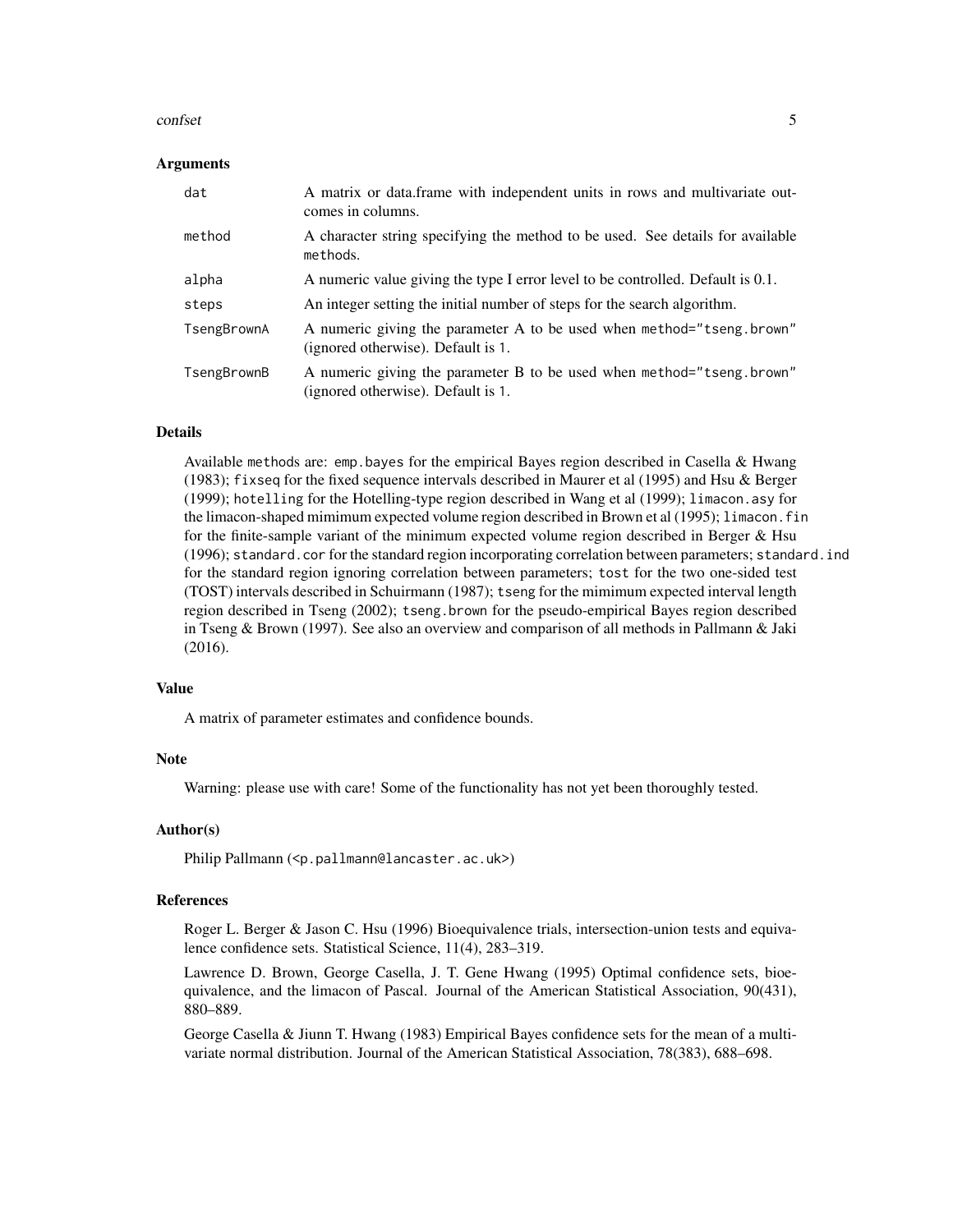<span id="page-5-0"></span>Jason C. Hsu & Roger L. Berger (1999) Stepwise confidence intervals without multiplicity adjustment for dose-response and toxicity studies. Journal of the American Statistical Association, 94(446), 468–482.

Willi Maurer, Ludwig A. Hothorn, Walter Lehmacher (1995) Multiple comparisons in drug clinical trials and preclinical assays: a priori ordered hypotheses. In: Joachim Vollmar (editor), Biometrie in der Chemisch-Pharmazeutischen Industrie, vol. 6, pp. 3–18. Fischer-Verlag, Stuttgart, Germany.

Philip Pallmann & Thomas Jaki (2016) Simultaneous confidence regions and intervals for multivariate bioequivalence. Submitted to Statistics in Medicine.

Donald J. Schuirmann (1987) A comparison of the two one-sided tests procedure and the power approach for assessing the equivalence of average bioavailability. Journal of Pharmacokinetics and Biopharmaceutics, 15(6), 657–680.

Yu-Ling Tseng (2002) Optimal confidence sets for testing average bioequivalence. Test, 11(1), 127–141.

Yu-Ling Tseng & Lawrence D. Brown (1997) Good exact confidence sets for a multivariate normal mean. The Annals of Statistics, 25(5), 2228–2258.

Weizhen Wang, J. T. Gene Hwang, Anirban DasGupta (1999) Statistical tests for multivariate bioequivalence. Biometrika, 86(2), 395–402.

# bootkern not included so far

#### See Also

[plot2D](#page-8-1) for plots.

#### Examples

```
## Not run:
# Generate trivariate normal data
mydata <- mvtnorm::rmvnorm(n=50, mean=rep(0.1, 3), sigma=diag(3) * 0.05)
colnames(mydata) <- LETTERS[1:3]
# Compute boundaries of simultaneous 90
confset(dat=mydata, method="standard.ind", alpha=0.1)
confset(dat=mydata, method="standard.cor", alpha=0.1)
confset(dat=mydata, method="hotelling", alpha=0.1)
confset(dat=mydata, method="limacon.asy", alpha=0.1)
confset(dat=mydata, method="limacon.fin", alpha=0.1)
confset(dat=mydata, method="tseng", alpha=0.1)
```
## End(Not run)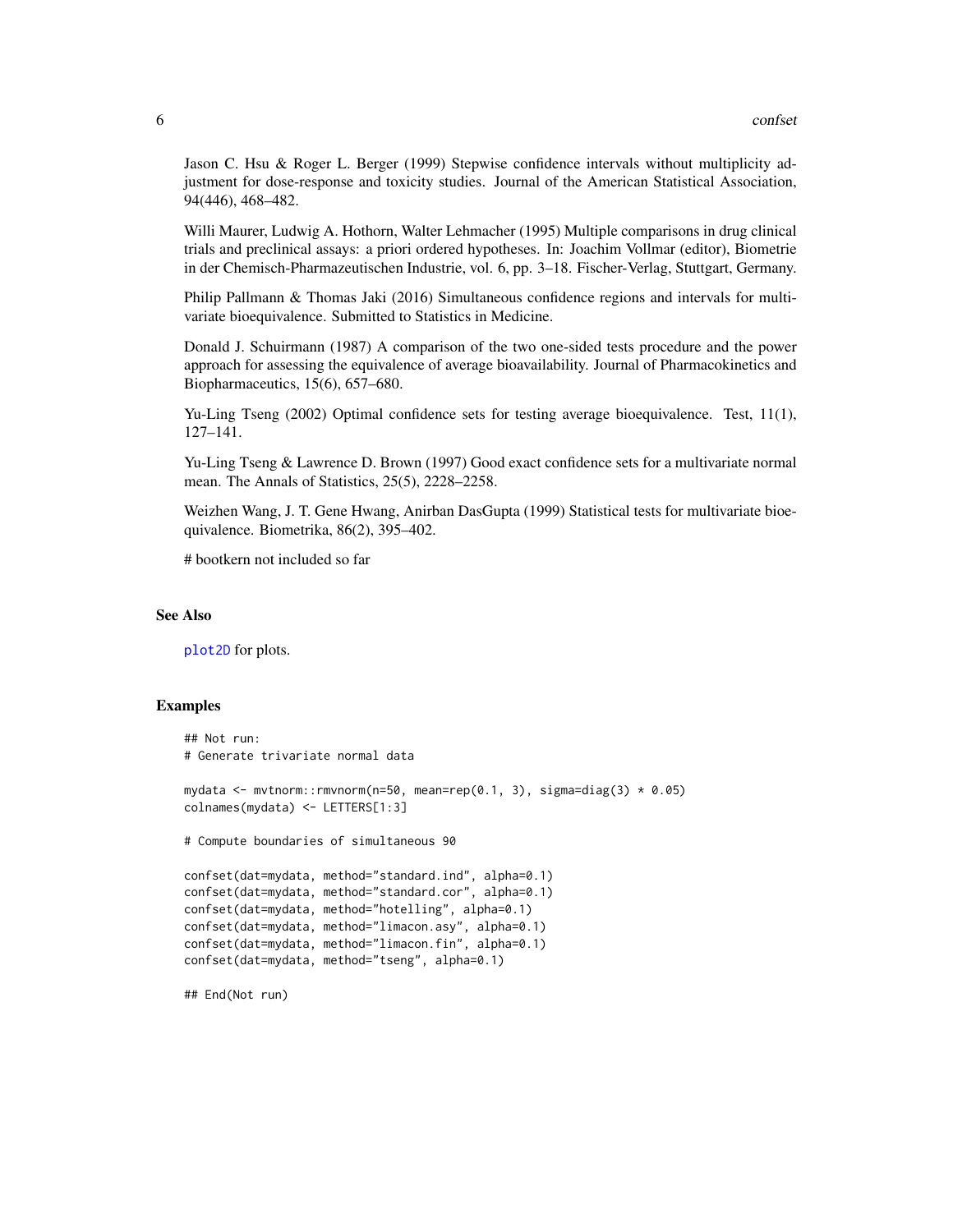<span id="page-6-0"></span>

#### Description

Computes the actual size of a intersection union test procedure that corresponds to a  $(1 - \text{alpha})$ confidence set.

#### Usage

iutsize(p, n, alpha=0.1, sim=1e6)

#### Arguments

| p     | An integer giving the number of dimensions.                                             |
|-------|-----------------------------------------------------------------------------------------|
| n.    | An integer giving the sample size.                                                      |
| alpha | A numeric value specifying the type I error level to be controlled. Default is 0.1.     |
| sim   | An integer giving the number of simulations to be carried out. Default is 1<br>million. |

#### Details

A (1 – alpha) confidence set can be used to derive a two one-sided tests (TOST) procedure (Schuirmann 1987) whereby type I error rate control is ensured at level alpha due to the intersection union principle (Berger 1982). The actual test size, however, is often substantially lower than alpha i.e., the approach is conservative. It is well known for the one-dimensional case that the TOST corresponding to a  $(1 - \alpha)$  confidence interval has size  $(1 - \alpha)$ . This function computes the achieved test size with dimension p and n according to the formula on p. 399 of Wang et al (1999).

#### Value

A numeric value giving the actual size of the test.

#### Author(s)

Philip Pallmann (<p.pallmann@lancaster.ac.uk>)

#### References

Roger L. Berger (1982) Multiparameter hypothesis testing and acceptance sampling. Technometrics, 24(4), 295–300.

Donald J. Schuirmann (1987) A comparison of the two one-sided tests procedure and the power approach for assessing the equivalence of average bioavailability. Journal of Pharmacokinetics and Biopharmaceutics, 15(6), 657–680.

Weizhen Wang, J. T. Gene Hwang, Anirban DasGupta (1999) Statistical tests for multivariate bioequivalence. Biometrika, 86(2), 395–402.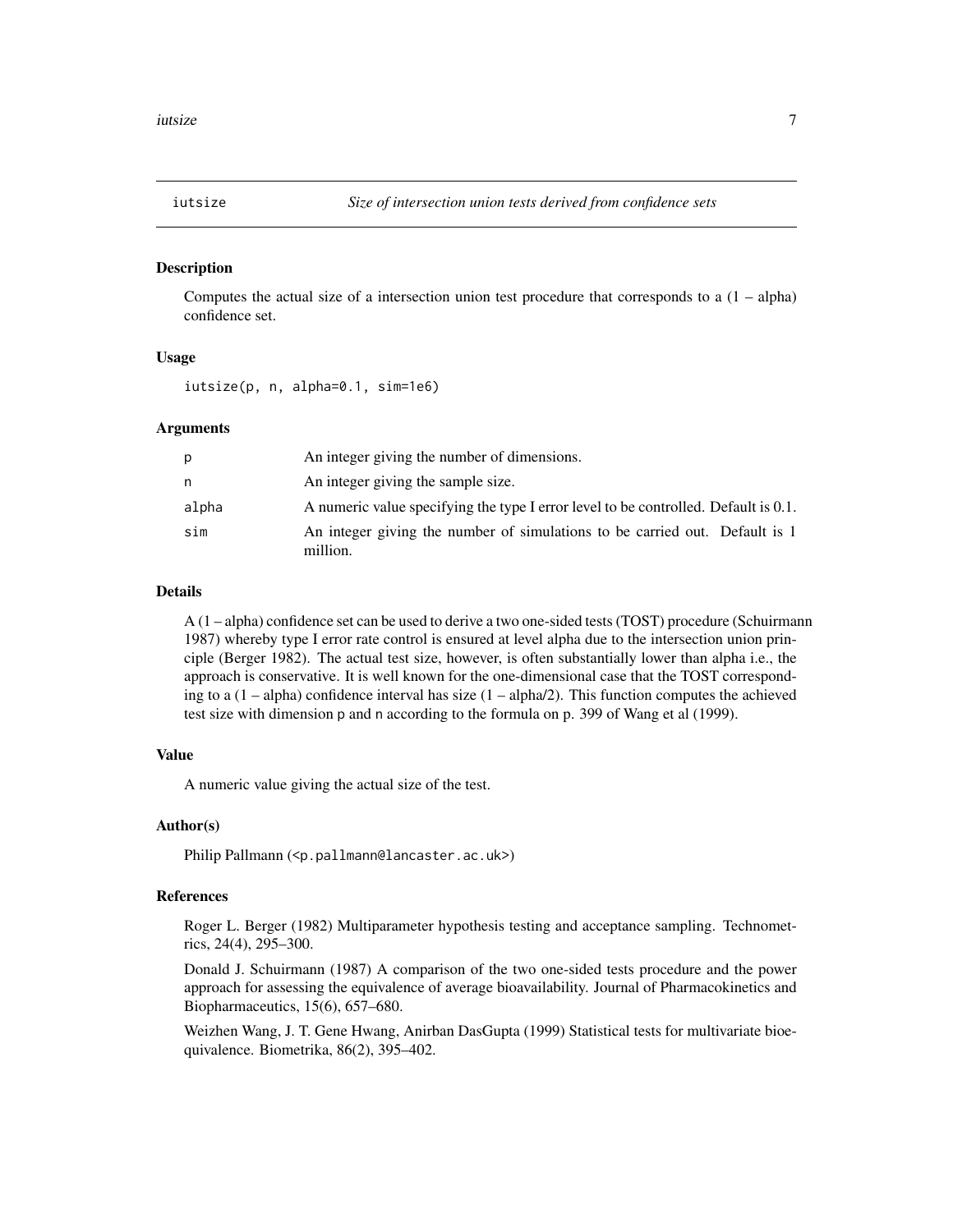#### Examples

# For p=1 we get the well-known result that the 90% CI corresponds to the TOST at 5%:

```
#iutsize(p=1, n=20)
# With increasing dimension the test gets conservative:
#iutsize(p=2, n=20)
#iutsize(p=3, n=20)
# For p>1 the conservativeness also depends on sample size:
#iutsize(p=2, n=10)
#iutsize(p=2, n=1000)
```
marzo *Bioequivalence study of ticlopidine hydrochloride*

#### Description

Pharmacokinetic data from a study on the bioequivalence of a test and a reference formulation of ticlopidine hydrochloride in 24 healthy male volunteers, using a randomised crossover design (Marzo et al. 2002).

#### Usage

data("marzo")

#### Format

A data frame with 24 observations on the following 8 variables.

Volunteer A numeric vector giving the volunteer ID.

- Sequence A factor with levels RT and TR specifying the sequence a volunteer was randomised to (R=reference, T=test).
- Cmax\_T A numeric vector of the maximum concentration (Cmax) with the test product.
- Cmax\_R A numeric vector of the maximum concentration (Cmax) with the reference product.
- AUC\_T A numeric vector of the area under the concentration-time curve (AUC) from zero to the last observed time point with the test product.
- AUC\_R A numeric vector of the area under the concentration-time curve (AUC) from zero to the last observed time point with the reference product.
- AUCinf\_T A numeric vector of the area under the concentration-time curve AUC) from zero to infinity with the test product.
- AUCinf\_R A numeric vector of the area under the concentration-time curve AUC) from zero to infinity with the reference product.

<span id="page-7-0"></span>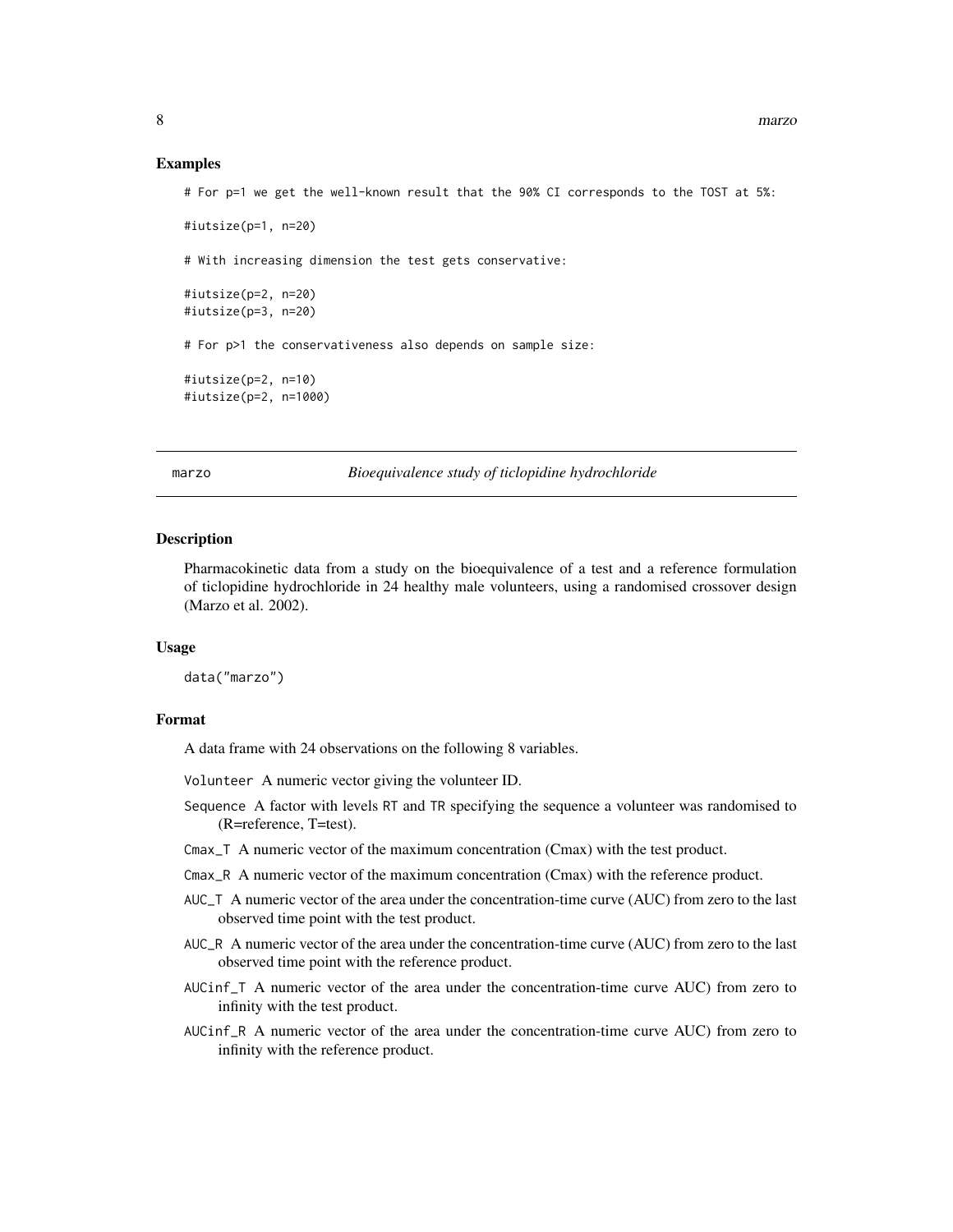#### <span id="page-8-0"></span>plot2D 9

#### Details

The pharmacokinetic parameters (Cmax and AUC) were calculated using a non-compartmental approach. The data were taken from Tables I and II of Marzo et al. (2002).

#### Source

Antonio Marzo, Lorenzo Dal Bo, Antonio Rusca, Pierangelo Zini (2002) Bioequivalence of ticlopidine hydrochloride administered in single dose to healthy volunteers. Pharmacological Research, 46(5), 401–407.

#### References

Philip Pallmann & Thomas Jaki (2016) Simultaneous confidence regions and intervals for multivariate bioequivalence. Submitted to Statistics in Medicine.

#### Examples

data(marzo) ## An example analysis of Cmax assuming log-normality # Difference of log(Cmax) marzo\$deltalogCmax <- log(marzo\$Cmax\_T) - log(marzo\$Cmax\_R) # Estimated mean treatment effect with SE mean(marzo\$deltalogCmax) sd(marzo\$deltalogCmax) / sqrt(nrow(marzo)) # Two one-sided test (TOST) p-values t.test(x=marzo\$deltalogCmax, alternative="less", mu=log(1.25))\$p.value t.test(x=marzo\$deltalogCmax, alternative="greater", mu=log(0.80))\$p.value # 90% confidence interval

```
t.test(x=marzo$deltalogCmax, conf.level=0.9)$conf.int[1:2]
```
<span id="page-8-1"></span>

plot2D *Plotting 2D confidence sets*

#### Description

Creates graphs of (simultaneous) confidence regions and intervals around multivariate normal means using different methods for computing the confidence sets.

#### Usage

```
plot2D(dat, method, alpha=0.1, equi=log(c(0.8, 1.25)), axnames=NULL, main="Title",
       xlim=log(c(0.77, 1.3)), ylim=log(c(0.77, 1.3)), col="black", steps=400,
       nboot=1e4, TsengBrownA=1, TsengBrownB=1)
```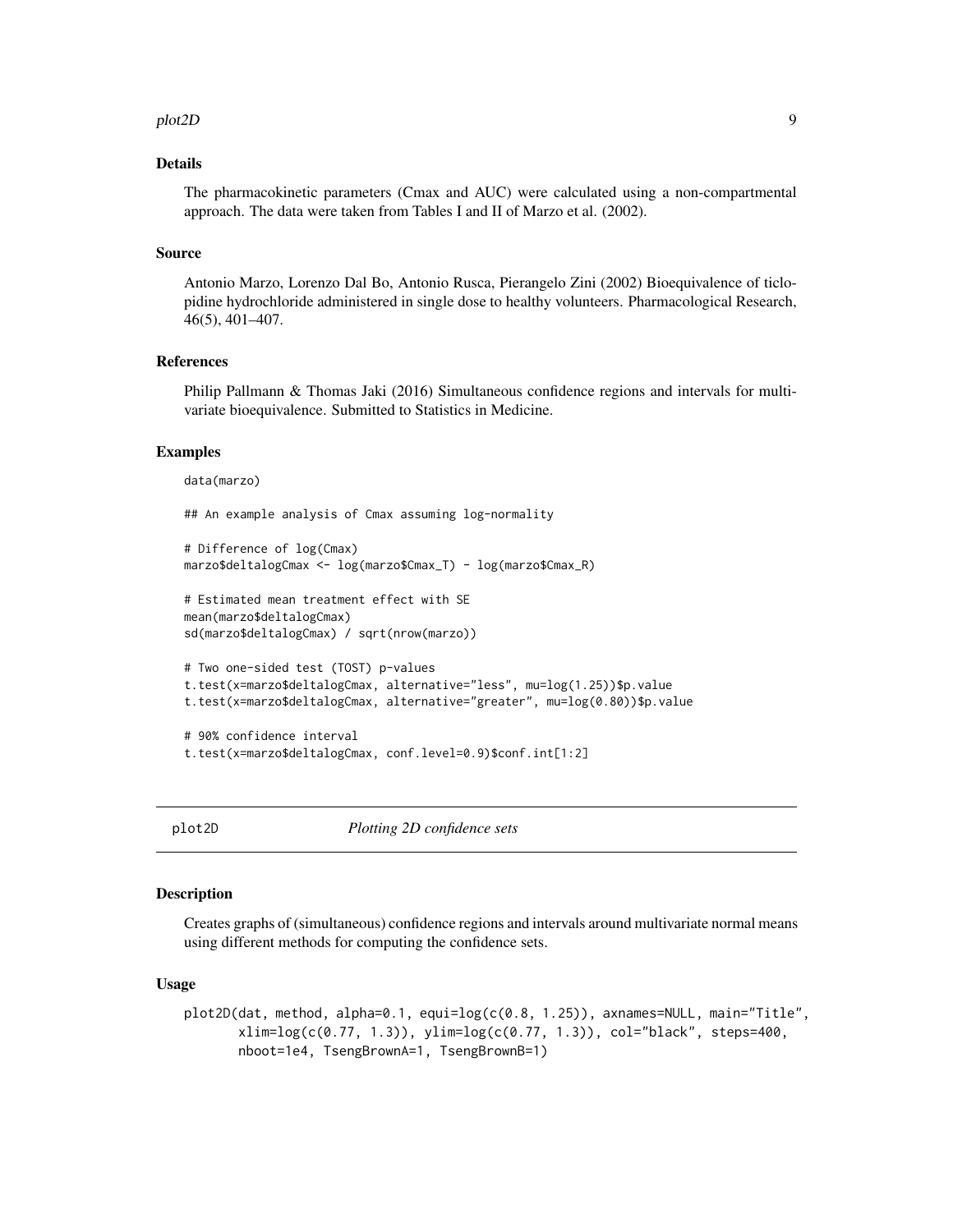#### Arguments

| dat         | A matrix or data.frame with independent units in rows and multivariate out-<br>comes in columns. It must have two columns.                                                                                           |
|-------------|----------------------------------------------------------------------------------------------------------------------------------------------------------------------------------------------------------------------|
| method      | A character string specifying the method to be used. See details for available<br>methods.                                                                                                                           |
| alpha       | A numeric value giving the type I error level to be controlled. Default is 0.1.                                                                                                                                      |
| equi        | A numeric vector of length 2 specifying the equivalence region (lower and upper<br>equivalence threshold) to be shaded in grey. When set to NULL no equivalence<br>region is drawn. Default is $log(c(0.8, 1.25))$ . |
| axnames     | A vector of two character strings giving the x and y axis labels. When set to<br>NULL the column names of dat are used as axis labels. Default is NULL.                                                              |
| main        | A character string giving the plot title.                                                                                                                                                                            |
| xlim        | A numeric vector of length two specifying the plotting range on the x-axis. De-<br>fault is $log(c(0.77, 1.3))$ .                                                                                                    |
| ylim        | A numeric vector of length two specifying the plotting range on the y-axis. De-<br>fault is $log(c(0.77, 1.3))$ .                                                                                                    |
| col         | A character string specifying the colour of the plotted region or intervals.                                                                                                                                         |
| steps       | An integer setting the initial number of steps for the search algorithm.                                                                                                                                             |
| nboot       | An integer giving the number of bootstrap replications, which is only required<br>for method="bootkern". Default is 10000.                                                                                           |
| TsengBrownA | A numeric giving the parameter A to be used when method="tseng.brown"<br>(ignored otherwise). Default is 1.                                                                                                          |
| TsengBrownB | A numeric giving the parameter B to be used when method="tseng.brown"<br>(ignored otherwise). Default is 1.                                                                                                          |

#### Details

Available methods are: bootkern for the bootstrap kernel density region described in Pallmann & Jaki (2016); emp. bayes for the empirical Bayes region described in Casella & Hwang (1983); expanded for the two one-sided test (TOST) procedure (Schuirmann 1987) using the expanded intervals described e.g., in Bofinger (1992) and Hsu et al. (1994); fixseq for the fixed sequence intervals described in Maurer et al (1995) and Hsu & Berger (1999); hotelling for the Hotellingtype region described in Wang et al (1999); limacon.asy for the limacon-shaped mimimum expected volume region described in Brown et al (1995); limacon.fin for the finite-sample variant of the minimum expected volume region described in Berger & Hsu (1996); standard.cor for the standard region incorporating correlation between parameters; standard.ind for the standard region ignoring correlation between parameters; tost for the two one-sided test (TOST) intervals described in Schuirmann (1987); tseng for the mimimum expected interval length region described in Tseng (2002); tseng.brown for the pseudo-empirical Bayes region described in Tseng  $\&$  Brown (1997). See also an overview and comparison of all methods in Pallmann & Jaki (2016).

The default choices of equi, xlim, and ylim are convenient for many bioequivalence settings but can of course be modified as needed.

White dot and white cross (the latter only where theta0 appears).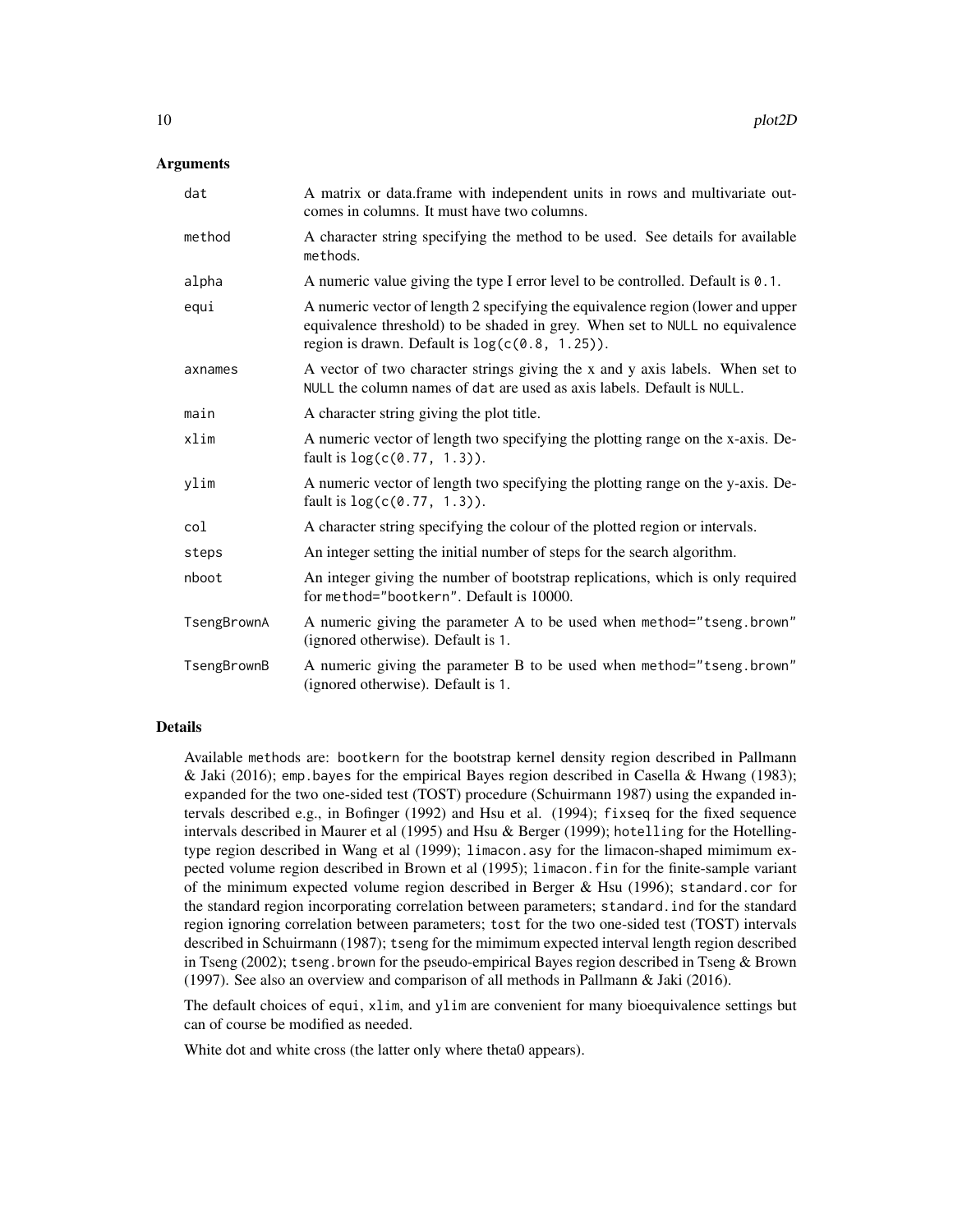#### <span id="page-10-0"></span>plot2D 11

#### Value

A graphical display of a (simultaneous) confidence set in two dimensions.

#### Note

Warning: please use with care! Some of the functionality has not yet been thoroughly tested.

#### Author(s)

Philip Pallmann (<p.pallmann@lancaster.ac.uk>)

#### References

Roger L. Berger & Jason C. Hsu (1996) Bioequivalence trials, intersection-union tests and equivalence confidence sets. Statistical Science, 11(4), 283–319.

Eve Bofinger (1992) Expanded confidence intervals, one-sided tests, and equivalence testing. Journal of Biopharmaceutical Statistics, 2(2), 181–188.

Lawrence D. Brown, George Casella, J. T. Gene Hwang (1995) Optimal confidence sets, bioequivalence, and the limacon of Pascal. Journal of the American Statistical Association, 90(431), 880–889.

George Casella & Jiunn T. Hwang (1983) Empirical Bayes confidence sets for the mean of a multivariate normal distribution. Journal of the American Statistical Association, 78(383), 688–698.

Jason C. Hsu & Roger L. Berger (1999) Stepwise confidence intervals without multiplicity adjustment for dose-response and toxicity studies. Journal of the American Statistical Association, 94(446), 468–482.

Jason C. Hsu, J. T. Gene Hwang, Hung-Kung Liu, Stephen J. Ruberg (1994) Confidence intervals associated with tests for bioequivalence. Biometrika, 81(1), 103–114.

Willi Maurer, Ludwig A. Hothorn, Walter Lehmacher (1995) Multiple comparisons in drug clinical trials and preclinical assays: a priori ordered hypotheses. In: Joachim Vollmar (editor), Biometrie in der Chemisch-Pharmazeutischen Industrie, vol. 6, pp. 3–18. Fischer-Verlag, Stuttgart, Germany.

Philip Pallmann & Thomas Jaki (2016) Simultaneous confidence regions and intervals for multivariate bioequivalence. Submitted to Statistics in Medicine.

Donald J. Schuirmann (1987) A comparison of the two one-sided tests procedure and the power approach for assessing the equivalence of average bioavailability. Journal of Pharmacokinetics and Biopharmaceutics, 15(6), 657–680.

Yu-Ling Tseng (2002) Optimal confidence sets for testing average bioequivalence. Test, 11(1), 127–141.

Yu-Ling Tseng & Lawrence D. Brown (1997) Good exact confidence sets for a multivariate normal mean. The Annals of Statistics, 25(5), 2228–2258.

Weizhen Wang, J. T. Gene Hwang, Anirban DasGupta (1999) Statistical tests for multivariate bioequivalence. Biometrika, 86(2), 395–402.

#### See Also

[confset](#page-3-1) and [confints](#page-2-1) for confidence boundaries; [plotMV2D](#page-11-1) for confidence regions for a normal mean and variance.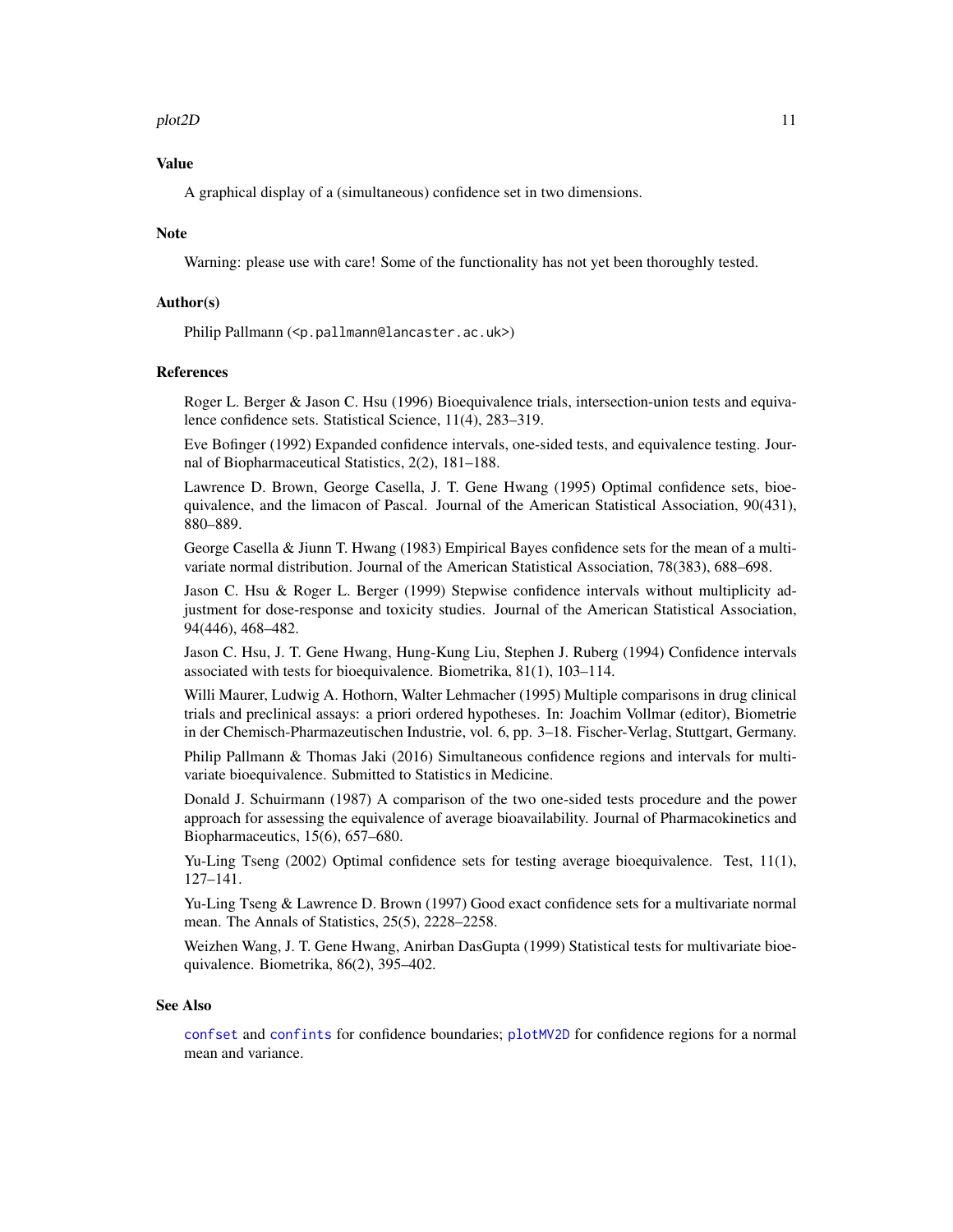#### Examples

```
## Not run:
# Generate bivariate normal data
mydata <- mvtnorm::rmvnorm(n=50, mean=rep(0.1, 2), sigma=diag(2) * 0.05)
# Specify axis labels
ax <- c(expression(paste(Delta, " log(AUC)")), expression(paste(Delta, " log(Cmax)")))
# Plot simultaneous 90
plot2D(dat=mydata, method="standard.ind", alpha=0.1, axnames=ax, main="Standard")
plot2D(dat=mydata, method="standard.cor", alpha=0.1, axnames=ax, main="Standard")
plot2D(dat=mydata, method="hotelling", alpha=0.1, axnames=ax, main="Hotelling")
plot2D(dat=mydata, method="limacon.asy", alpha=0.1, axnames=ax, main="Limacon")
plot2D(dat=mydata, method="limacon.fin", alpha=0.1, axnames=ax, main="Limacon")
plot2D(dat=mydata, method="tseng", alpha=0.1, axnames=ax, main="Tseng")
plot2D(dat=mydata, method="bootkern", alpha=0.1, axnames=ax, main="Bootstrap")
# Plot simultaneous 90
plot2D(dat=mydata, method="tost", alpha=0.1, axnames=ax, main="TOST")
plot2D(dat=mydata, method="expanded", alpha=0.1, axnames=ax, main="Expanded TOST")
plot2D(dat=mydata, method="fixseq", alpha=0.1, axnames=ax, main="Fixed Sequence")
## End(Not run)
```
<span id="page-11-1"></span>

plotMV2D *Plotting 2D confidence sets for normal mean and variance*

#### Description

Creates graphs of (simultaneous) confidence regions for the mean and variance of a normal distribution using different methods.

#### Usage

```
plotMV2D(dat, n, method, alpha=0.1, scale="var", axnames=NULL,
                main="Title", xlim=NULL, ylim=NULL, col="black", steps=400)
```
#### Arguments

| dat    | A vector of numeric values assumed to follow a normal distribution. Not re-<br>quired for method="cheng.iles" or "min.area". |
|--------|------------------------------------------------------------------------------------------------------------------------------|
| n      | A numeric value giving the sample size. Only required for method="cheng. iles"<br>or "min.area".                             |
| method | A character string specifying the method to be used. See details for available<br>methods.                                   |

<span id="page-11-0"></span>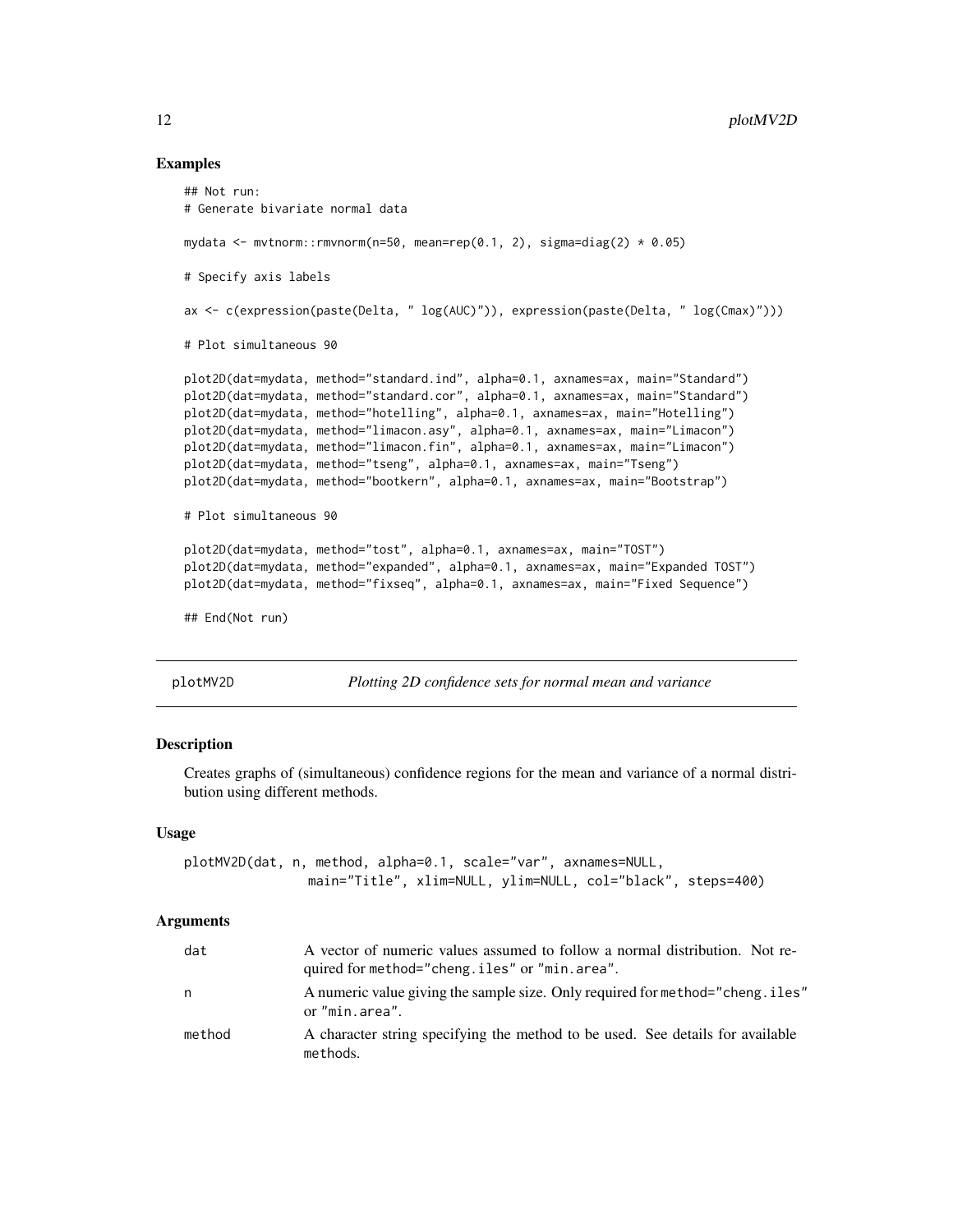#### plotMV2D 13

| alpha   | A numeric value giving the type I error level to be controlled. Default is 0.1.                                                                                               |
|---------|-------------------------------------------------------------------------------------------------------------------------------------------------------------------------------|
| scale   | A character string specifying whether the variance (var) or standard deviation<br>(sd) is to be plotted on the y axis. Not required for method="cheng.iles" or<br>"min.area". |
| axnames | A vector of two character strings giving the x and y axis labels. Default is NULL.                                                                                            |
| main    | A character string giving the plot title.                                                                                                                                     |
| xlim    | A numeric vector of length two specifying the plotting range on the x-axis. De-<br>fault is NULL.                                                                             |
| ylim    | A numeric vector of length two specifying the plotting range on the y-axis. De-<br>fault is NULL.                                                                             |
| col     | A character string specifying the colour of the plotted region or intervals.                                                                                                  |
| steps   | An integer setting the initial number of steps for the search algorithm.                                                                                                      |

#### Details

Available methods are: mood for the classical region described in Mood (1950); large for the large-sample approximation region described in section 4.1 of Arnold & Shavelle (1998); plugin for a plug-in variant of the large-sample approximation region described in section 4.2 of Arnold & Shavelle (1998); pluginF for the plug-in variant of the large-sample approximation region described in section 4.3 of Arnold & Shavelle (1998) using an asymptotic F distribution as in Douglas (1993); lrt for the likelihood ratio test region described in section 4.4 of Arnold & Shavelle (1998); cheng.iles for the region described in Cheng & Iles (1983); min.area for the minimum-area region described in Frey et al. (2009).

#### Value

A graphical display of a (simultaneous) confidence set in two dimensions.

#### Note

Warning: please use with care! Some of the functionality has not yet been thoroughly tested.

#### Author(s)

Philip Pallmann (<p.pallmann@lancaster.ac.uk>) using code from xxxxx

#### References

Barry C. Arnold & Robert M. Shaville (1998) Joint confidence sets for the mean and variance of a normal distribution. The American Statistician, 52(2), 133–140.

R. C. H. Cheng & T. C. Iles (1983) Confidence bands for cumulative distribution functions of continuous random variables. Technometrics, 25(1), 77–86.

J. B. Douglas (1993) Confidence regions for parameter pairs. The American Statistician, 47(1), 43–45.

Jesse Frey, Osvaldo Marrero, Douglas Norton (2009) Minimum-area confidence sets for a normal distribution. Journal of Statistical Planning and Inference, 139(3), 1023–1032.

Alexander M. Mood (1950) Introduction to the Theory of Statistics. McGraw-Hill, New York, NY.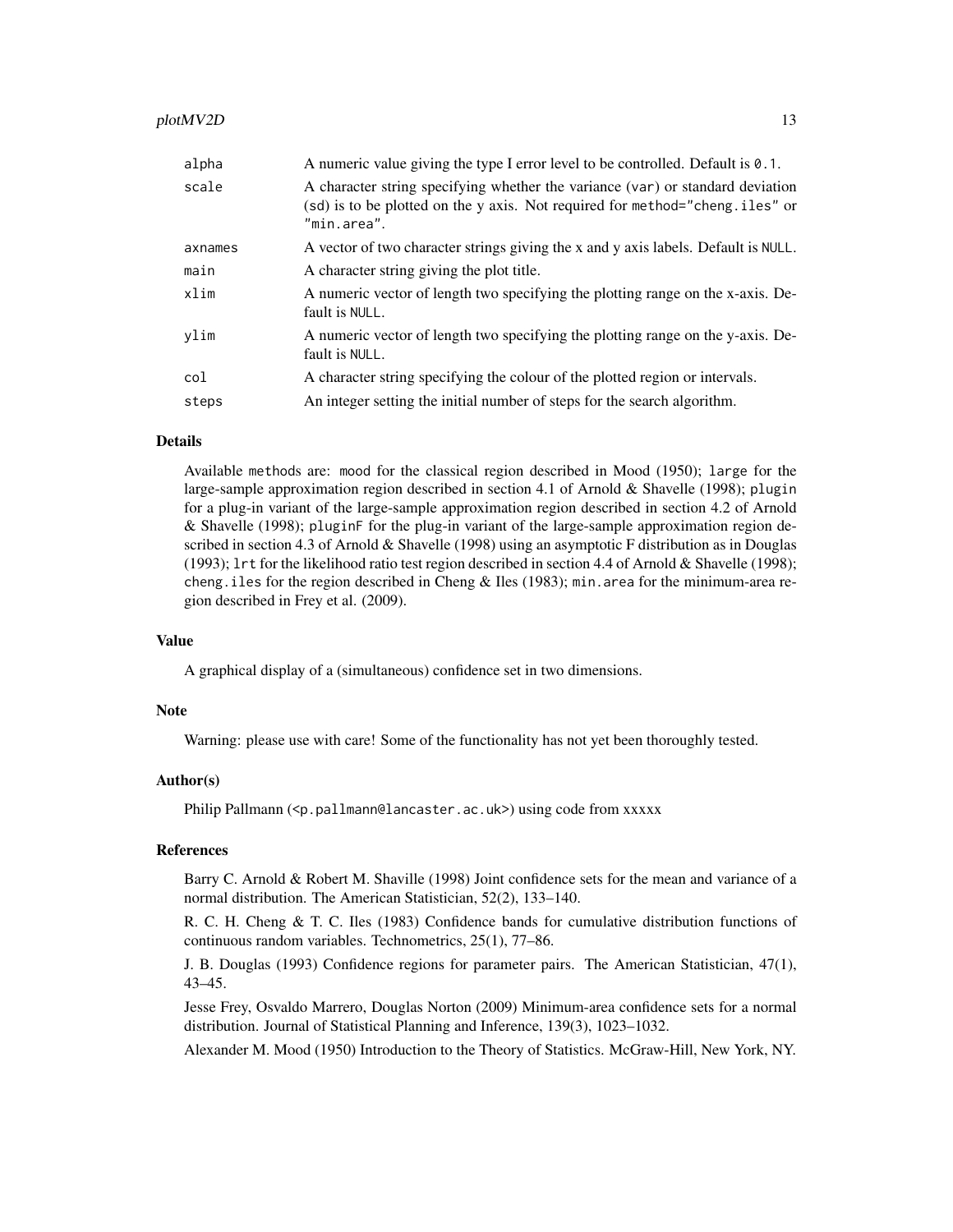#### See Also

[plot2D](#page-8-1) for confidence regions and intervals around (multivariate) normal means.

#### Examples

```
## Not run:
# Generate normal data
mydata <- rnorm(n=50)
# Plot simultaneous 90
plotMV2D(dat=mydata, method="mood", alpha=0.1, main="Mood")
plotMV2D(dat=mydata, method="large", alpha=0.1, main="Large-sample")
plotMV2D(dat=mydata, method="plugin", alpha=0.1, main="Plug-in")
plotMV2D(dat=mydata, method="pluginF", alpha=0.1, main="Plug-in (F distribution)")
plotMV2D(dat=mydata, method="lrt", alpha=0.1, main="Likelihood ratio test")
```
## End(Not run)

wires *Quality control study of wire connections*

#### Description

Data from a study in quality control assessing the breaking strengths of 20 wire connections between a semiconductor wafer and a terminal post (King 1971).

#### Usage

data("wires")

#### Format

A data frame with 20 observations on the following 2 variables.

Strength A numeric vector giving the strength at which the connection failed.

Failure A factor with levels b and w specifying whether the bond or wire failed.

#### Details

The data were taken from Table 4.1 of Nelson (1982).

#### Source

James R. King (1971) Probability Charts for Decision Making. Industrial Press, New York, NY.

<span id="page-13-0"></span>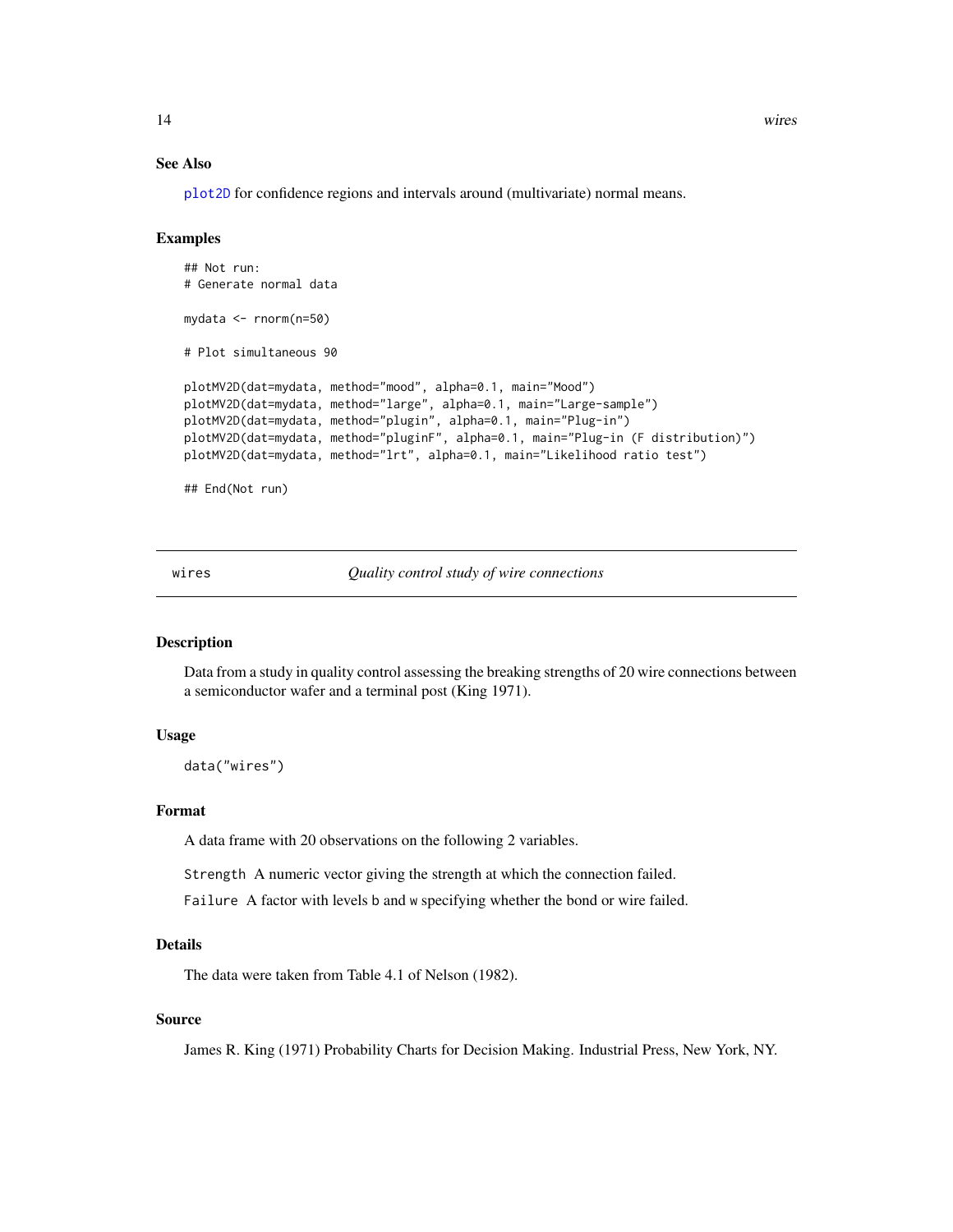wires and the contract of the contract of the contract of the contract of the contract of the contract of the contract of the contract of the contract of the contract of the contract of the contract of the contract of the

#### References

Wayne B. Nelson (1982) Applied Life Data Analysis. Wiley, Hoboken, NJ.

#### Examples

data(wires)

```
# Simultaneous confidence regions for the mean and variance
plotMV2D(wires$Strength, method="mood", main="Mood")
plotMV2D(wires$Strength, method="lrt", main="LRT")
```